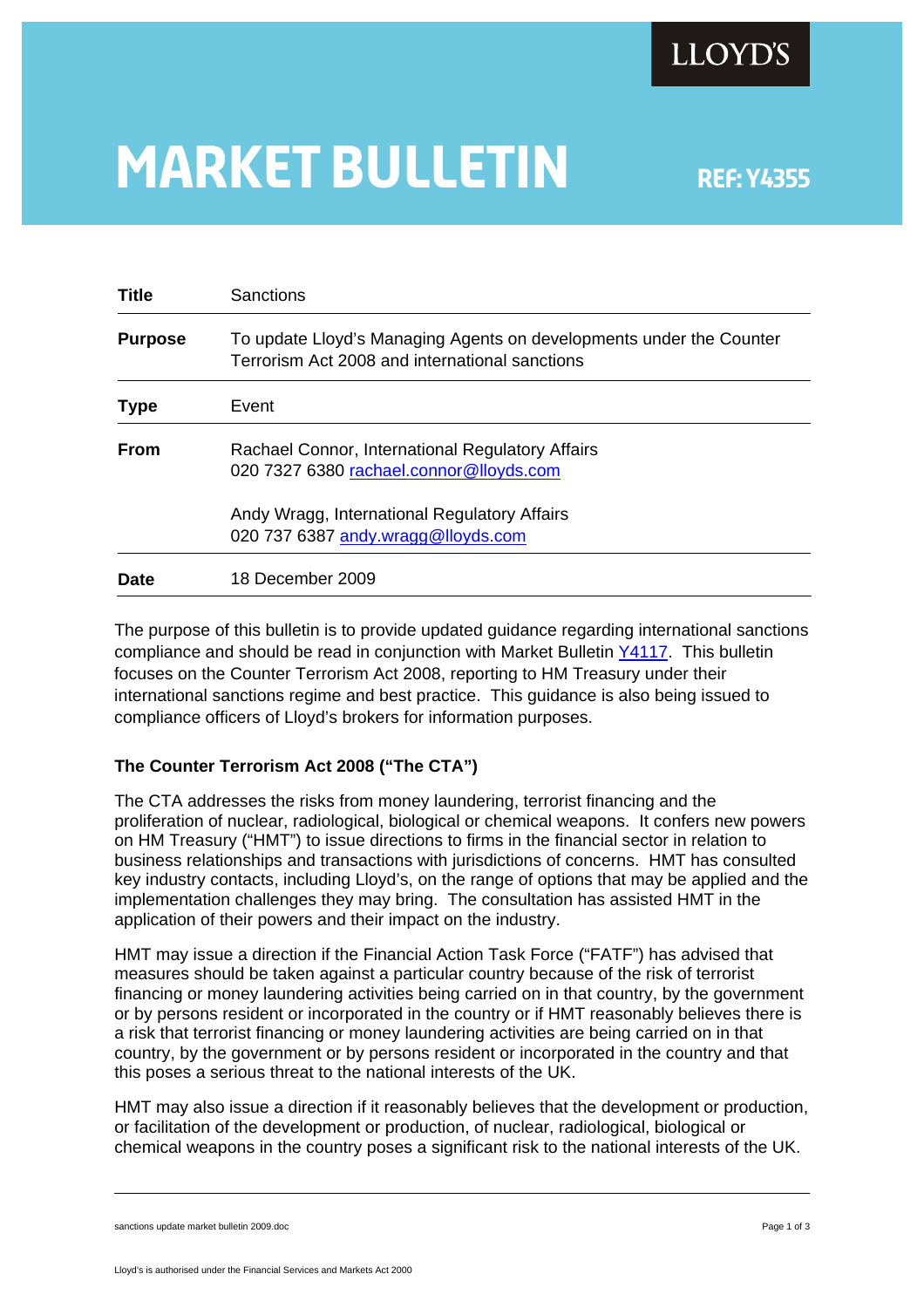The range of directions issued by HMT under the CTA may vary. However under the recent (and first) direction issued by HMT in respect of two Iranian entities, Bank Mellat and the Islamic Republic of Iran Shipping Lines ("IRISL"), UK financial and credit institutions (including insurers) were required to cease all transactions and business relationships with the two entities. HMT issued a general licence of exemption which allowed anyone within the financial sector who was providing insurance to Bank Mellat or IRISL under an existing contract, to continue to provide it for a 7 day period only. Anyone utilising this exemption, was required to notify HMT within a 3 day deadline in order to continue the relationship for a 7 day period only. After that time, all business relationships and transactions were required to be ceased. Any continuing transactions required a licence from HMT. For further information, see [http://www.hm-treasury.gov.uk/fin\\_crime\\_policy.htm.](http://www.hm-treasury.gov.uk/fin_crime_policy.htm)

Ultimately, the responsibility for reporting notifications under the CTA to HMT lies with managing agents. Where possible, IRR will seek to obtain clarification for managing agents upon the adoption of any HMT direction but generally it is expected that managing agents will make their own notifications to HMT and report the same to IRR.

Compliance officers should ensure that they keep up to date with notifications from HMT with regard to both the CTA and other sanctions legislation. IRR seeks to ensure that notifications from HMT are issued to managing agents as soon as possible but expect that managing agents should subscribe to the email alerts, particularly where action to cease business is required within a short time frame. As an additional service, notifications regarding CTA will be linked to Crystal.

The subscription service in relation to Financial Crime, including measures under the Counter Terrorism Act, is detailed at:

[http://www.hm-treasury.gov.uk/fin\\_crime\\_mailinglist.htm](http://www.hm-treasury.gov.uk/fin_crime_mailinglist.htm) 

The email address to subscribe to is: [FCSubscribe@hmtreasury.gov.uk](mailto:FCSubscribe@hm-treasury.gov.uk)

The subscription service regarding financial sanctions is found at:

[http://www.hm-treasury.gov.uk/fin\\_sanctions\\_subscribe.htm](http://www.hm-treasury.gov.uk/fin_sanctions_subscribe.htm)

The email address to subscribe to is: AFUsubscribe@hmtreasury.gsi.gov.uk

### **International Sanctions legislation - Reporting to HMT**

Separate to the requirements of the CTA, HMT administer the UK's obligations under international sanctions legislation, such as that implemented by the UN and EU. Under this legislation, HMT states that positive target matches must be reported to HMT, and where applicable, assets of the target should be frozen.

It is the responsibility of individual managing agents to make notifications to HMT, however it is recognised that submitting one notification for a contract is more practical than multiple notifications from all subscribing syndicates. Whether the notification is made by the lead syndicate, broker or Lloyd's will depend on the information available and number of placements relating to the insured. IRA will seek to assist in making notifications where possible but this may need to be assessed on a case by case basis. In addition, managing agents may still wish to make their own notifications to HMT and in these cases, IRA would require a copy of the notification.